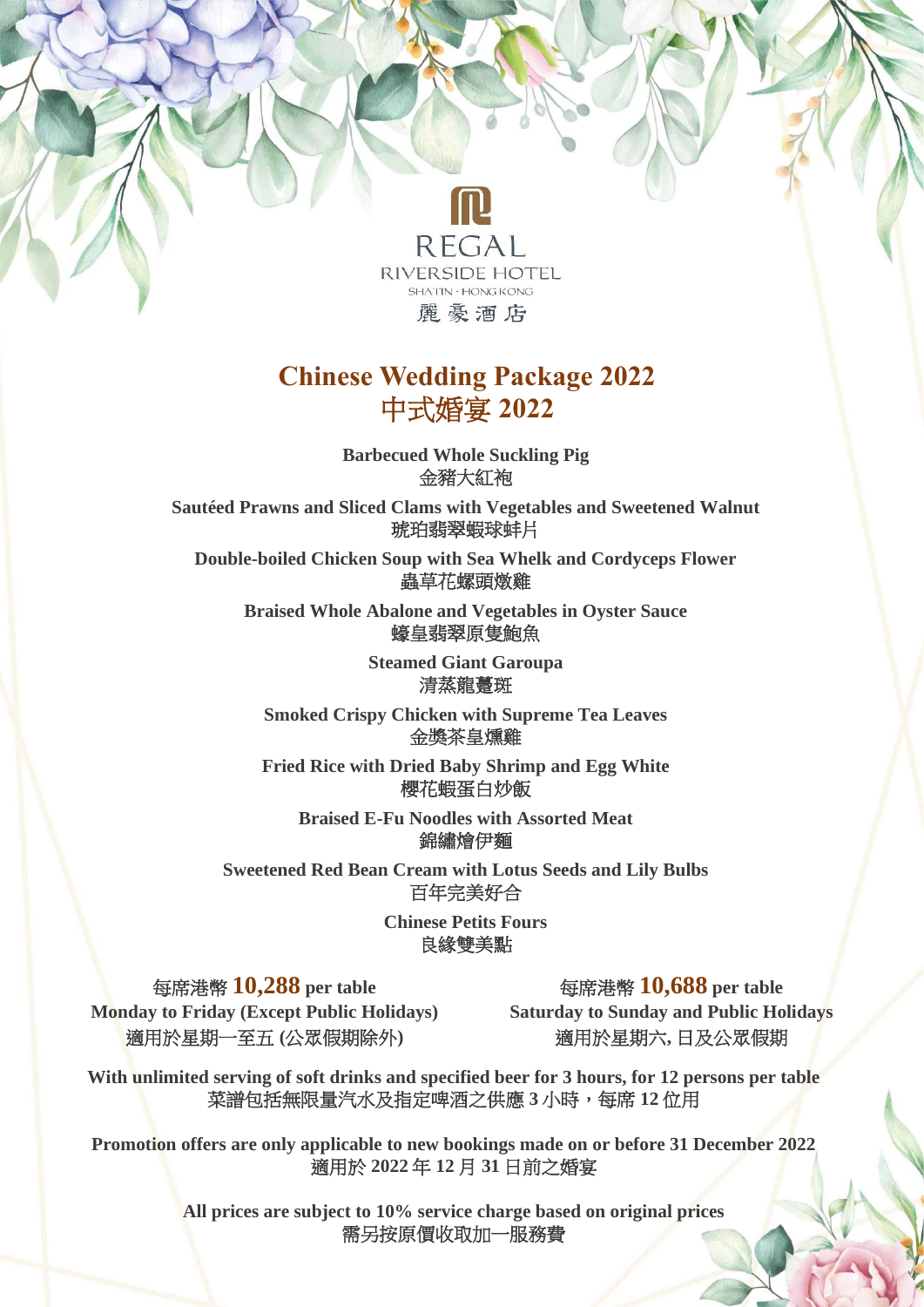# REGAL **RIVERSIDE HOTEL** 麗豪酒店

## 尊尚優惠 **Special Offers**

#### 凡預訂 **2022** 年之婚宴,可享以下尊尚優惠

**Enjoy the below special offers upon confirmation of wedding booking in 2022**:

- ˙**For a minimum reservation of 10 tables, you are entitled to enjoy:**
	- **Free 2 tables (For 10 - 12 persons per table)**
	- 惠顧滿 **10** 席或以上:
	- 敬送 **2** 席 **(**每席供 **10 - 12** 位用**)**
- ˙**For a minimum reservation of 15 tables, you are entitled to enjoy:**
- **Complimentary 1 bottle of house red wine or house white wine per table** 惠顧滿 **15** 席或以上:
- 每席敬送富豪紅酒或白酒一枝
- ˙不適用於已確定之婚宴

 **Promotions are not applicable for any confirmed wedding banquet**

- •以上價格個別日子並不適用,敬請與宴會營業員查詢 **Welcome to contact our sales for any enquires, blackout dates may apply**
- •麗豪酒店保留更改以上所有優惠細則之權利,恕不作另行通知  **In case of any disputes, the decision of Regal Riverside Hotel shall be final and conclusive**

**For any further enquiries and reservation, please contact:** 如有任何查詢或預定,請聯絡 **: Banquet Sales Office** 酒店宴會營業部

**12** 2132 1178 **2648 8592 rrh.banquet@regalhotel.com**

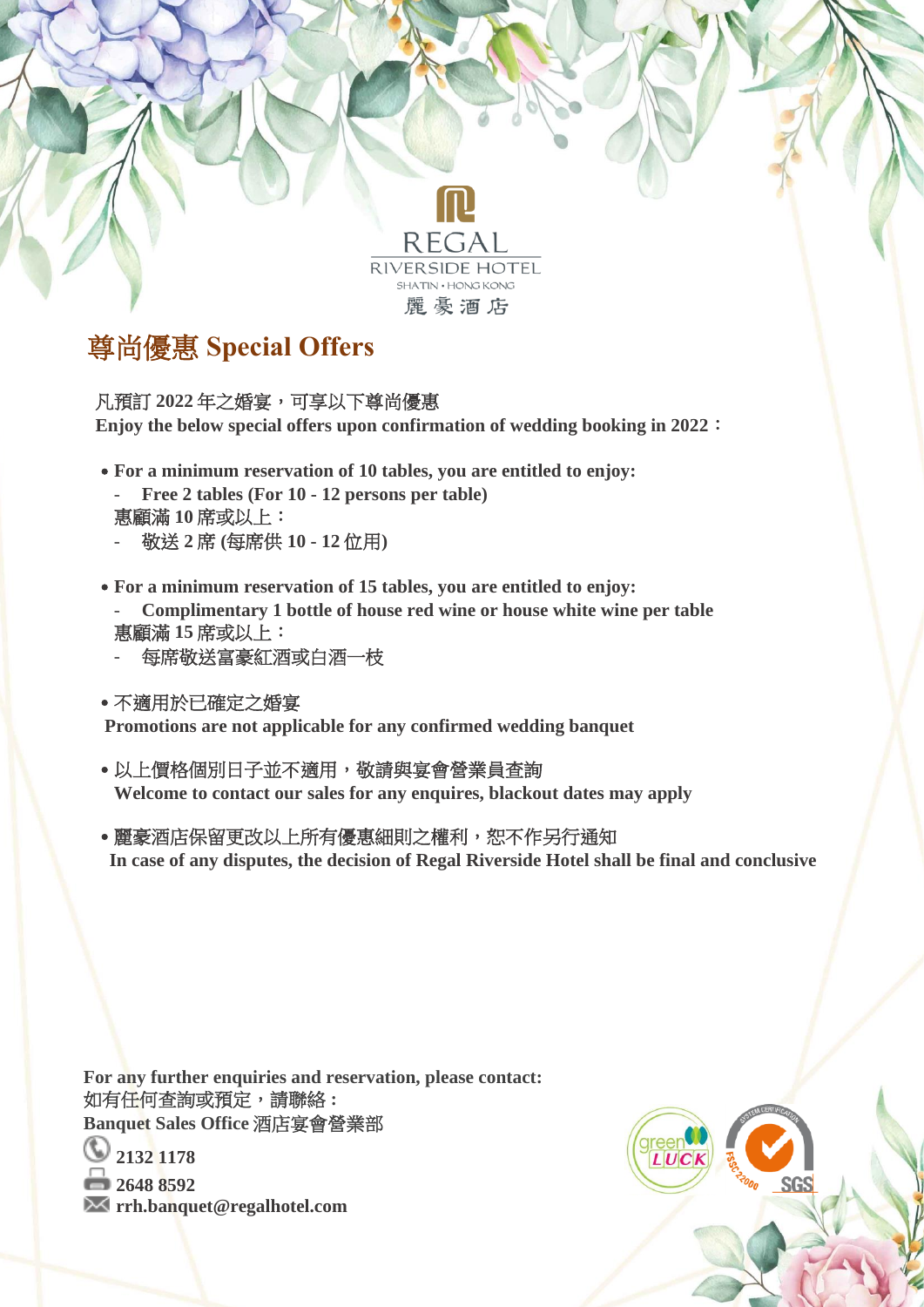|                                                                                                                                                                                                                                                             | REGAL<br><b>RIVERSIDE HOTEL</b>        |                                      |                                  |                                  |
|-------------------------------------------------------------------------------------------------------------------------------------------------------------------------------------------------------------------------------------------------------------|----------------------------------------|--------------------------------------|----------------------------------|----------------------------------|
| <b>SHATIN . HONG KONG</b><br>麗豪酒店                                                                                                                                                                                                                           |                                        |                                      |                                  |                                  |
| <b>Wedding Package Privileges:</b><br>婚宴套餐優惠:                                                                                                                                                                                                               | 10 tables or<br>above<br>10 席或以上       | 15 tables or<br>above<br>15 席或以上     | 20 tables or<br>above<br>20 席或以上 | 25 tables or<br>above<br>25 席或以上 |
| <b>Wedding Venue Decoration (Worth at HK\$4,800)</b><br>宴會場地佈置(價值港幣4,800元)                                                                                                                                                                                  |                                        |                                      |                                  |                                  |
| <b>40-seater Coach Service (Selected locations:</b><br>Hong Kong Island, Kowloon and New Territories)<br>40座位旅遊巴士(指定香港島、九龍或新界地點)                                                                                                                            |                                        | 1 Single trip<br>1程                  | 2 Single<br>trips<br>2程          | 3 Single<br>trips<br>3程          |
| 1 Night Accommodation with Complimentary<br><b>Buffet Breakfast for 2 Persons</b><br>新婚蜜月客房1晚及雙人自助早餐                                                                                                                                                        | <b>Superior</b><br><b>Room</b><br>高級客房 | <b>Deluxe</b><br><b>Room</b><br>豪華客房 |                                  | <b>Executive Suite</b><br>行政套房   |
| Car Park Space (Subject to availability)<br>泊車服務(視乎酒店供應情況而定)                                                                                                                                                                                                | 2 Cars<br>2部                           | 4 Cars<br>4部                         | 6 Cars<br>6部                     | 8 Cars<br>8部                     |
| Mahjong Facilities 麻雀耍樂                                                                                                                                                                                                                                     | 5 Sets<br>5套                           | 8 Sets<br>8套                         | 10 Sets<br>10套                   | 13 Sets<br>13套                   |
| Fresh Fruit Cream Cake 鮮雜果忌廉蛋糕                                                                                                                                                                                                                              | $5-lb$<br>5磅                           | $8$ -lb<br>8磅                        | $8$ -lb<br>8磅                    | $10$ -lb<br>10磅                  |
| Usage of Candy Jars (1 set of 6 pieces) at<br>Promotional Price of HK\$800 (Candy is excluded;<br>for usage in hotel area only and subject to<br>availability)<br>優惠價以港幣 800 元租用糖果玻璃瓶乙套<br>(不包括糖果,只適用於酒店内使用及視乎酒店供應<br>情況而定)                                 |                                        |                                      |                                  |                                  |
| <b>Usage of Solemnization Venue at Promotional</b><br>Price of HK\$5,888 (Hotel standard backdrop is<br>included and subject to availability)<br>優惠價以港幣 5,888 元享用兩小時戶外證婚場地<br>(包括基本場地佈置及視乎酒店供應情況而定)                                                         |                                        |                                      |                                  |                                  |
| 3 hours Limousine Service (Overtime, tunnel fee<br>and parking fee are excluded)<br>or HK\$800 Wedding Menu Tasting Coupon<br>(Coupon to be provided once 30% deposit has been<br>received)<br>3小時豪華轎車連司機接送<br>(不包括隧道費及泊車費用)<br>或<br>任何婚宴菜譜之試菜優惠券價值港幣 800 元 |                                        |                                      |                                  |                                  |
| (優惠券將於繳付 30%訂金後發出)                                                                                                                                                                                                                                          |                                        |                                      |                                  |                                  |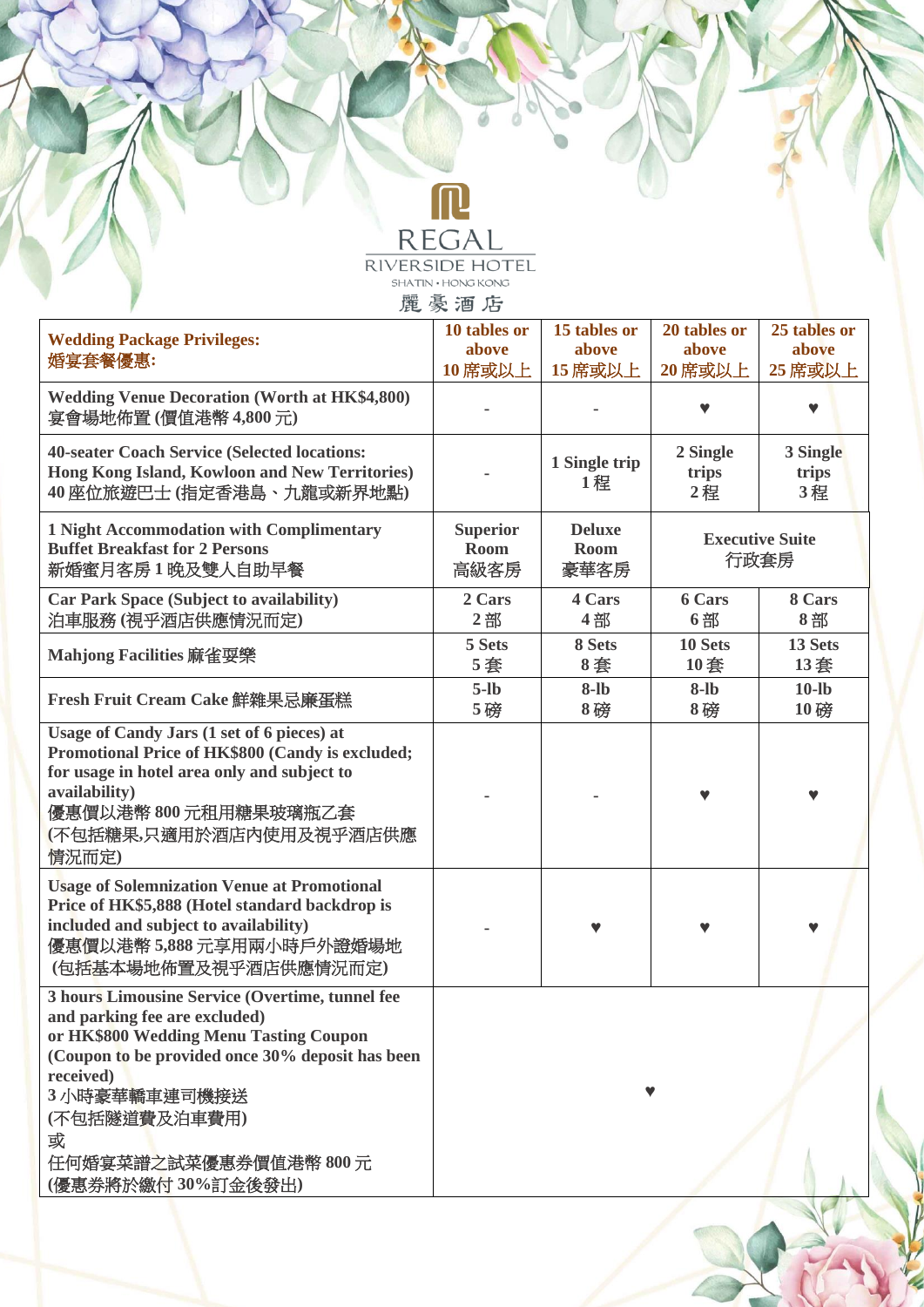**Wedding Package Privileges:** 婚宴套餐優惠**: 10 tables or above 10** 席或以上 **15 tables or above 15** 席或以上 **20 tables or above 20** 席或以上 **25 tables or above 25** 席或以上 **Interest-Free Instalment Program (Selected Hang Seng Bank and HSBC credit card only)** 免息分期計劃 **(**適用於指定恒生銀行或匯豐銀行之信用咭**) ♥ 8 Sets of Invitation Cards with Envelopes Per Table (Printing is excluded)** 每席 **8** 套精美請柬及信封 **(**請柬不包括印刷**) ♥ Extensive Choices of Elegant Seat Covers and Silk Flower Centerpieces** 迎賓處及席上絲花擺設與全場華麗椅套 **♥** Free Corkage for Self-brought-in Wine 全免開瓶費 **Wedding Dummy Cake** 結婚蛋糕模型 **DVD and Audio Visual Equipment** 光碟播放機、錄影機及投影機設備 **Use of Poolside for Photo Shooting on Wedding Day (Subject to availability)** 新人可於婚宴當日在酒店泳池拍照留念 **(**視乎酒店供應情況而定**) ♥ 25% Discount for Dining in Regal Terrance or Regal Court on Wedding Day** 婚宴當日於酒店 **"**富豪坊**"**或**"**富豪軒**"** 午膳享有 **75** 折優惠 **♥**

REGAL **RIVERSIDE HOTEL** SHATIN . HONG KONG 麗豪酒店

**♥**

**10% Discount for Full Moon Celebration Party or 100 Days Party** 惠顧中式彌月宴或百日宴可享九折優惠

**\*Above promotions not applicable for any confirmed wedding package** 以上優惠不適用於已確定之婚宴 **\*All prices are subject to 10% service charge based on original prices**

以上費用須按原價另收加一服務費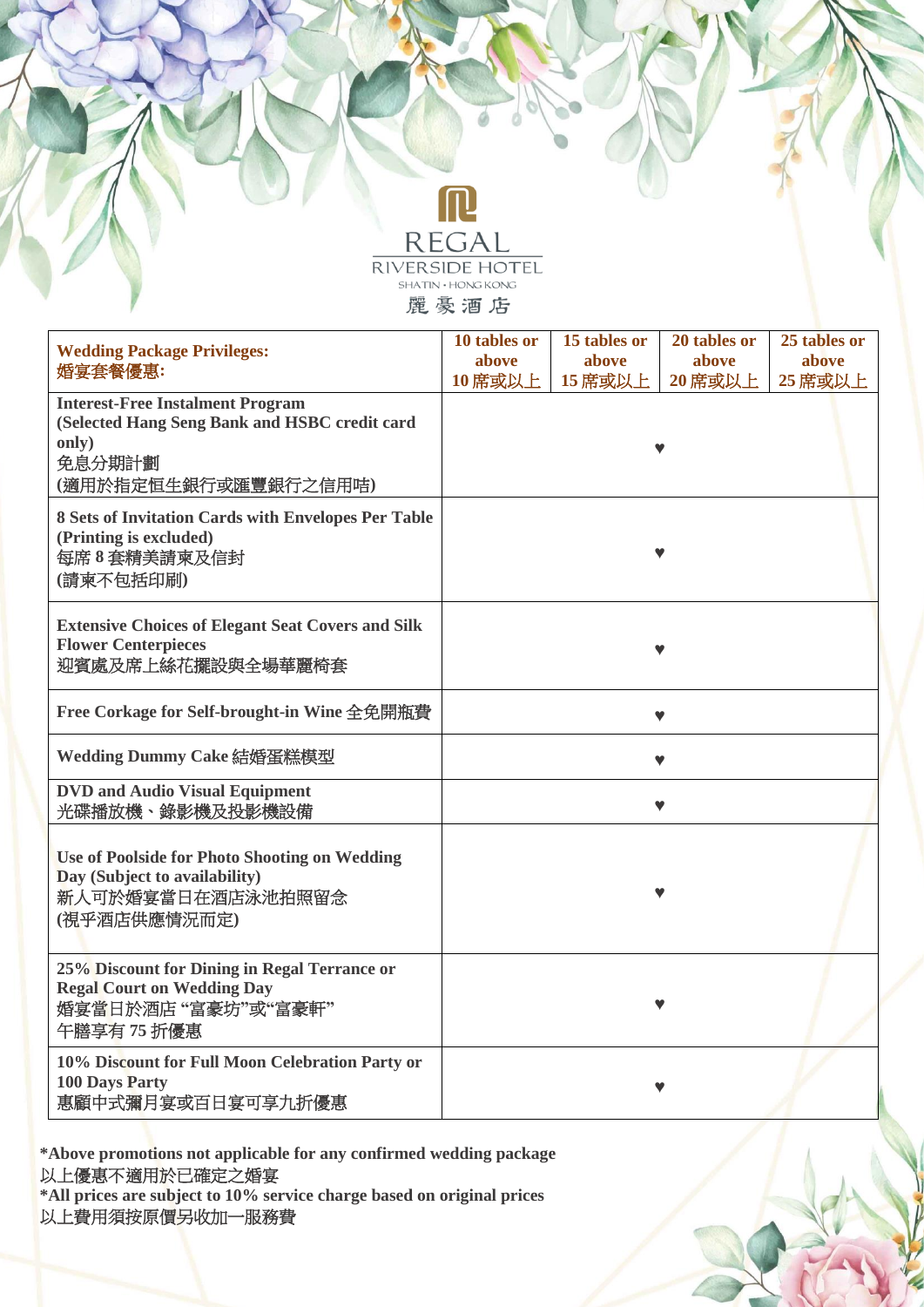## **Additional Options** 額外選項

| Add Deep-fried Stuffed Crab Claw &<br><b>Braised Whole Conpoy in Radish Ring</b><br>另加黃金炸蟹鉗及銀蘿瑤柱甫 | Additional HK\$1,888 per table<br>額外每席港幣 1,888 元 |  |  |
|---------------------------------------------------------------------------------------------------|--------------------------------------------------|--|--|
| Add dessert buffet (6 items)                                                                      | Additional HK\$988 per table                     |  |  |
| 另加甜品自助餐 (共六款)                                                                                     | 額外每席港幣 988元                                      |  |  |
| Add unlimited serving of Chilled Orange Juice for 3 hours                                         | Additional HK\$288 per table                     |  |  |
| 另加無限量橙汁供應3小時                                                                                      | 額外每席港幣 288 元                                     |  |  |
| Add unlimited serving of house red and white wines for 3 hours                                    | Additional HK\$588 per table                     |  |  |
| 另加紅白餐酒3小時                                                                                         | 額外每席港幣 588 元                                     |  |  |
| Add Mövenpick Ice-cream (1 cup per person)                                                        | Additional HK\$288 per table                     |  |  |
| 另加每位一杯 Mövenpick 雪糕                                                                               | 額外每席港幣 288 元                                     |  |  |
| <b>Add Fresh Fruit Platter</b>                                                                    | Additional HK\$288 per table                     |  |  |
| 另加果盤                                                                                              | 額外每席港幣 288 元                                     |  |  |

REGAL<br>RIVERSIDE HOTEL

麗豪酒店

**\*Applicable for weddings held on or before 31 December 2022** 適用於 **2022** 年 **12** 月 **31** 日或前之婚宴 **\*All prices are subject to 10% service charge based on original prices** 需另按原價收取加一服務費